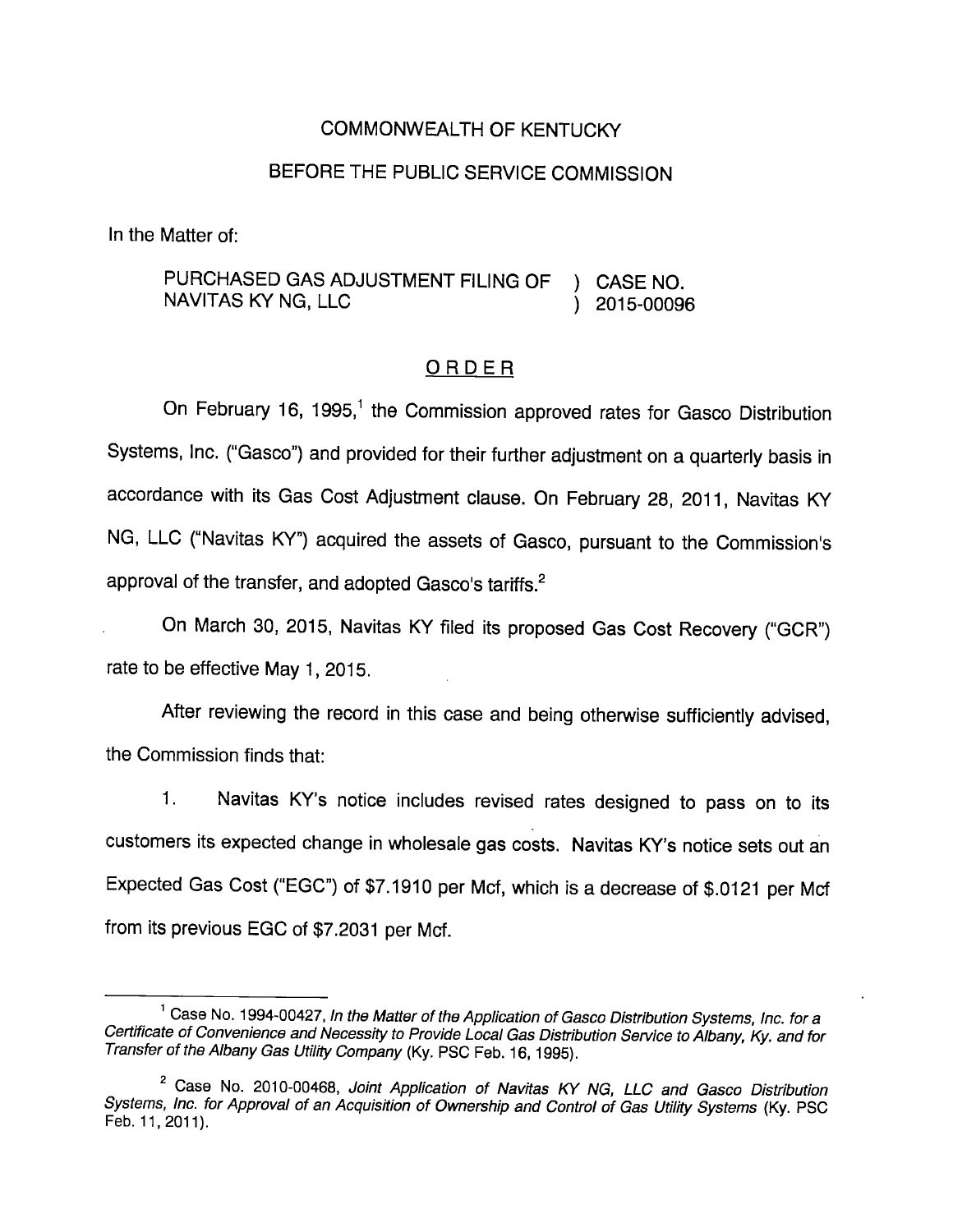2. Navitas KY's notice sets out no current quarter or total Refund Adjustment, which is no change from the previous quarter.

3. Navitas KY's notice sets out a current quarter Actual Cost Adjustment ('ACA") of(\$.0853) per Mcf. Starting in January 2015, Navitas KY had a large new load come onto its system, accounting for approximately 10,000 Mcf of sales per month. $3\text{ To}$ avoid a large over- or under-recovery through the ACA, Navitas KY included the additional Mcf sales in the calculation of its ACA. Navitas KY's proposed total ACA of \$.8253 per Mcf reflects a spread sheet error. The total ACA should be \$.8254 per Mcf, which is a decrease of \$1.4172 per Mcf from its previous total ACA of \$2.2426 per Mcf.

4. Navitas KY's notice sets out a current quarter Balance Adjustment ("BA") of (\$.0264) per Mcf. To prevent a large over- or under-recovery through the BA, Navitas KY should include the projected Mcf sales of 10,000 Mcf per month from its new large customer in the calculation of its BA in the same manner it is included in its ACA. Navitas KY's corrected current quarter BA is (\$.0064) per Mcf. Navitas KY's corrected total BA is \$.0026 per Mcf, which is a decrease of \$.1177 per Mcf from its previous total BA of \$.1203 per Mcf.

5. Navitas KY's corrected GCR is \$8.0190 per Mcf, which is a decrease of \$1.5470 per Mcf from its previous GCR of \$9.5660 per Mcf.

6. The rate in the Appendix to this Order is fair, just, and reasonable, and should be approved for service rendered by Navitas KY on and after May 1, 2015.

IT IS THEREFORE ORDERED that:

1. The rate proposed by Navitas KY is denied.

<sup>&</sup>lt;sup>3</sup> See Application, Cover Letter.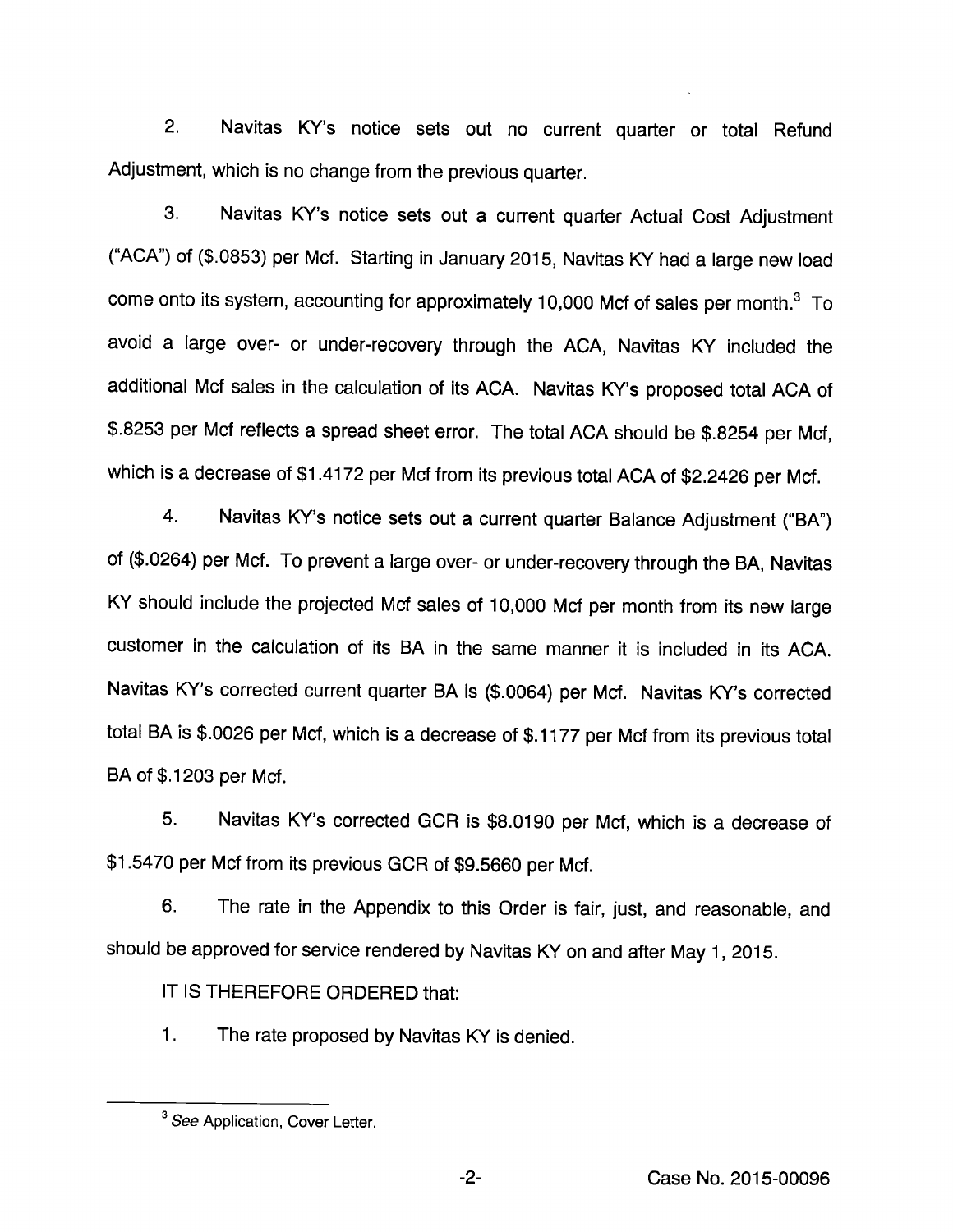2. The rate in the Appendix to this Order is approved for service rendered on and after May 1, 2015.

3. Within 20 days of the date of this Order, Navitas KY shall file with this Commission, using the Commission's electronic Tariff Filing System, a revised tariff sheet setting out the rate approved herein and reflecting that it was approved pursuant to this Order.

> By the Commission ENTERED **O** APR 2 2 2015 KENTUCKY PUBLIC SERVICE COMMISSION

ATTEST Executive<sup>D</sup>irector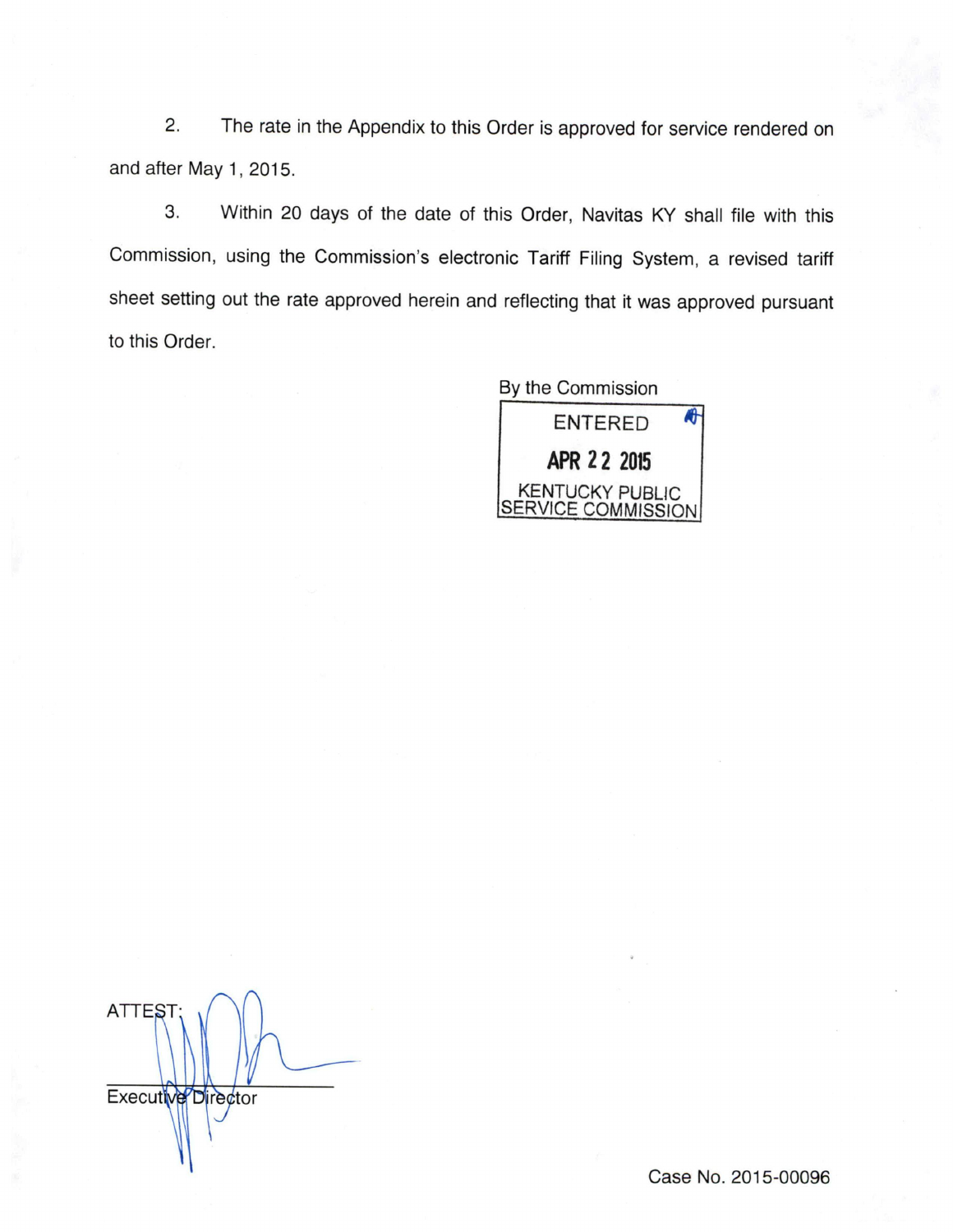### APPENDIX

# APPENDIX TO AN ORDER OF THE KENTUCKY PUBLIC SERVICE COMMISSION IN CASE NO. 2015-00096 DATED **APR 2 2 2015**

The following rates and charges are prescribed for the customers in the area served by Navitas KY NG, LLC. All other rates and charges not specifically mentioned herein shall remain the same as those in effect under authority of the Commission prior to the effective date of this Order.

 $\ddot{\phantom{0}}$ 

# RATES per Mcf:

|             | <b>Base Rate</b> | <b>Gas Cost</b><br>Recovery<br>Rate | Total     |
|-------------|------------------|-------------------------------------|-----------|
| Residential | \$4.62           | \$8.0190                            | \$12.6390 |
| Commercial  | \$3.62           | \$8.0190                            | \$11.6390 |